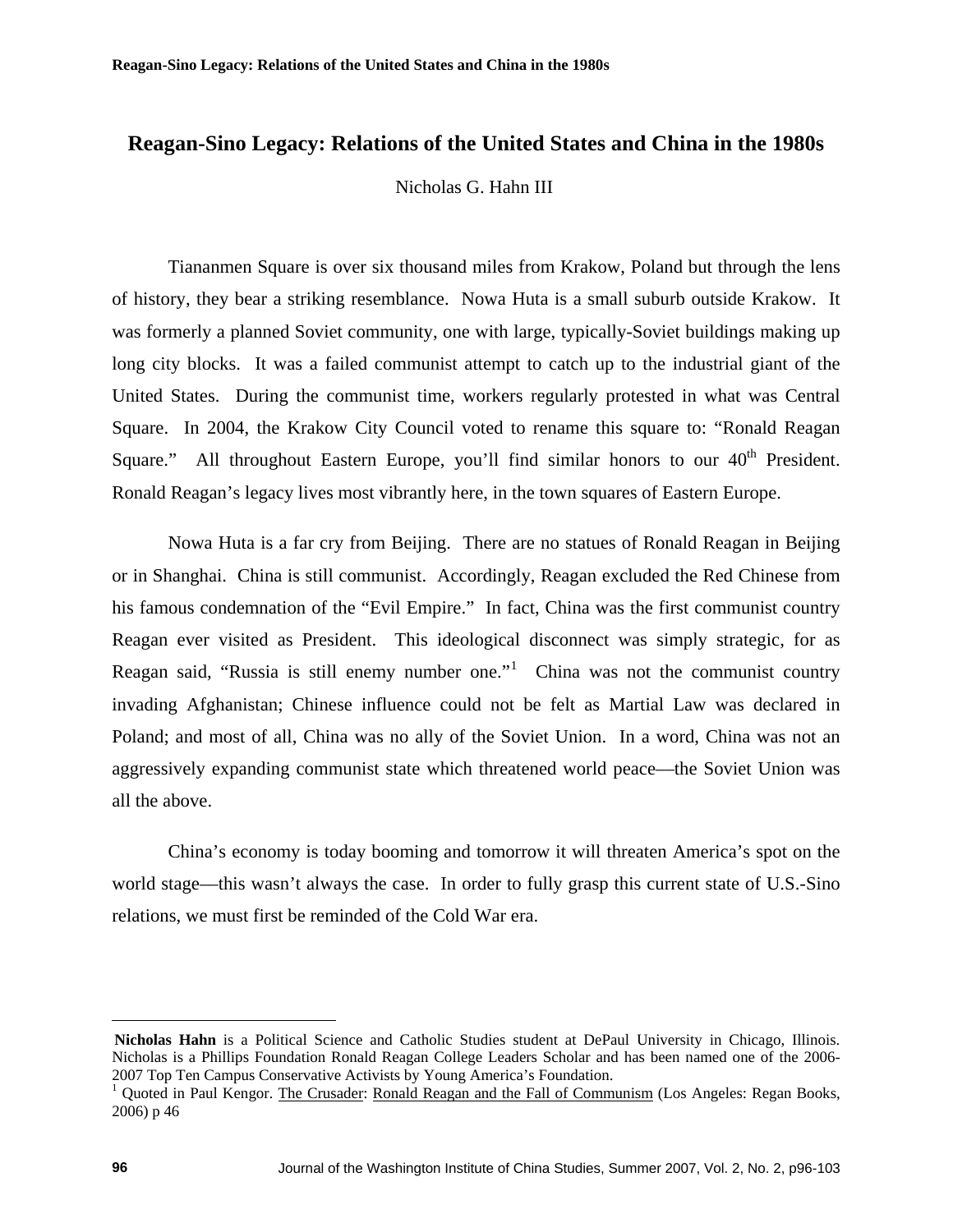Richard Nixon was America's anti-communist crusader, but as soon as he ascended to the Presidency, he softened his approach to the Soviet Union considerably. Nixon, with the encouragement of Secretary of State Henry Kissinger, pursued a policy of détente. Nixon presupposed a two-way street between Washington and Moscow––but as Reagan once quipped, "the Soviets make promises, they don't keep them." Indeed, Leonid Brezhnev amplified Soviet expansionism and planted new communist seeds in Latin America, the horn of Africa, and the Middle East.

 While both were committed to the communist path, the Soviet Union and China were pursuing opposite directions in the world order. China would not be engulfed by the seemingly unstoppable Soviet wave dominating Eastern Europe. In this sense, Nixon's visit to China was an iconic moment. He was the first American president to visit China and it was a startling attempt to open relations with this ideological counterweight. Reagan agreed: "Russia, therefore, has to keep its 140 divisions on the Chinese border...we buy a little time and elbowroom in a plain, simple strategic move."[2](#page-1-0)

 Reagan, however, as Lou Cannon describes, "had long been Taiwan's leading political champion."<sup>[3](#page-1-1)</sup> This is precisely why President Nixon, in order to sooth relations with Taiwan, sent Governor Reagan to do just that.<sup>[4](#page-1-2)</sup> In 1971, Reagan wrote: "Personally, I think the Red Chinese are a bunch of murdering bums."<sup>[5](#page-1-3)</sup> Shortly after his trip to Taiwan, Taiwan was expelled from the United Nations General Assembly. Reagan was furious with the "completely immoral action" of the  $U.N.<sup>6</sup>$  $U.N.<sup>6</sup>$  $U.N.<sup>6</sup>$ 

Years later during his second presidential campaign, Reagan was questioned about whether or not his support for Taiwan had changed: "It is absolutely untrue that I am going to [Beijing]. I have not altered one bit in saying this country must not abandon its friends on

 $\overline{a}$ 

<span id="page-1-0"></span><sup>&</sup>lt;sup>2</sup> Quoted in Peter Schweizer. Reagan's War: The Epic Story of his Forty Year Struggle and Final Triumph Over Communism (New York: Doubleday Books, 2002) p. 67.

<span id="page-1-1"></span> $3$  Lou Cannon. President Reagan: The Role of a Lifetime (New York: Simon and Schuster, 1991) pp. 479-480.

<span id="page-1-2"></span><sup>&</sup>lt;sup>4</sup> Stephen Hayward. The Age of Reagan. 1964-1980 The Fall of the Old Liberal Order (New York: Prime Lifestyles, 2001) p. 283.

<span id="page-1-3"></span><sup>5</sup> *Ibid*, 1. 6 *Ibid*, 1.

<span id="page-1-4"></span>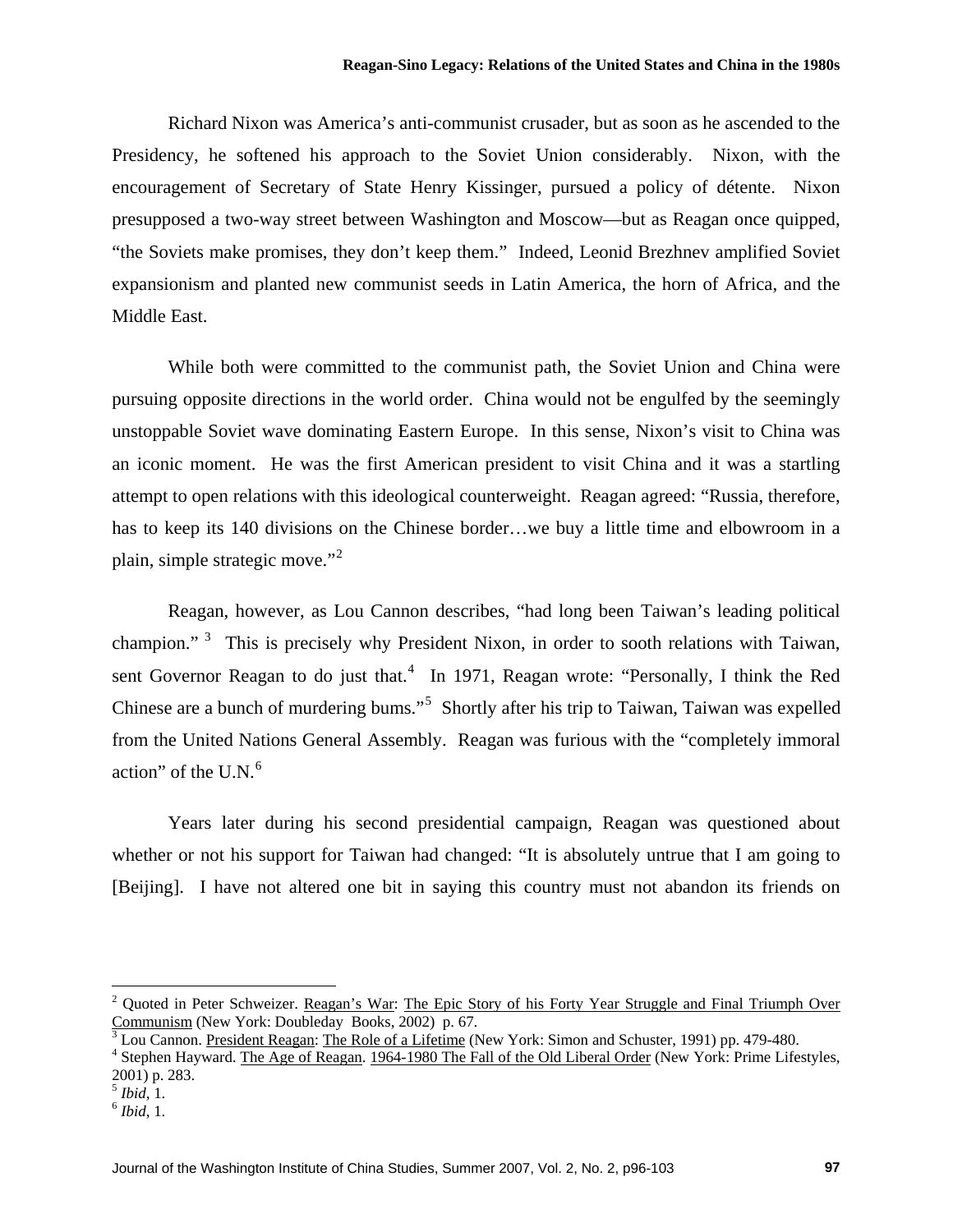Taiwan or weaken our mutual defense treaty with them."<sup>[7](#page-2-0)</sup> After Reagan had won the Republican nomination for President, Reagan held a press conference to see off his runningmate, George Bush, who was traveling to Japan and China. "But Reagan, stubbornly loyal to his friends, the free Chinese, reiterated his intention to restore 'official' diplomatic ties with their regime on Taiwan." He also wanted to "upgrade the negotiations with the representatives of Taiwan."<sup>8</sup>

embassy and interest point between the United States and Taiwan. Reagan saw this as an insult. Reagan's urge to upgrade negotiations was a de-facto policy of repealing the Taiwan Relations Act of 1979. Nixon's diplomatic coup with China required that it be a "One-China" policy, with no provision for any official relations with Taiwan. And so, the 1979 act established only "quasi-diplomatic" relations with Taiwan. The American Institute in Taiwan served as an

economic advisor, Martin Anderson, communist philosophy was not the topic of discussion. In fact, they wanted better technology to "spur economic growth." In December of 1981, a delegation of Reagan administration officials was sent to Beijing representing the U.S.-Chinese Joint Economic Committee. Much to the surprise of one Reagan

which encouraged a more liberal market, especially for foreign investment. Reagan heartily welcomed China's new course of economic direction. In one memorable exchange, Anderson asked Bo Yibo, a high-level Chinese economic advisor, what had changed in Chinese economic policy: "for many years in China we were following a policy whereby everyone put everything into one big iron bowl. And then everyone took from the bowl what they needed. It didn't work."<sup>[9](#page-2-1)</sup> Anderson was visibly shaken by this frank admission. He observed: "Since the early 1980s the Chinese people have tasted a few fruits of capitalism, and their appetite seems barely wetted."[10](#page-2-2) Indeed, a few years earlier, Deng Xiaoping instituted *gaige kaifang* or reforms and openness. It was the Chinese version of Mikhail Gorbachev's later-to-come *perestroika*. Deng established "Special Economic Zones"

1

<span id="page-2-0"></span><sup>&</sup>lt;sup>7</sup> Quoted in Frank van der Linden. The Real Reagan. What He Believes, What He Has Accomplished, What We Can Expect (New York: William Morrow and Company, 1988) p. 157 *Bibid*, 7. pp. 234-235

<span id="page-2-1"></span><sup>&</sup>lt;sup>9</sup> Quoted in Martin Anderson. <u>Revolution</u>. (Orlando, Fl: Harcourt 1988) p. 13. <sup>10</sup> Martin Anderson. Ibid. p. 16.

<span id="page-2-2"></span>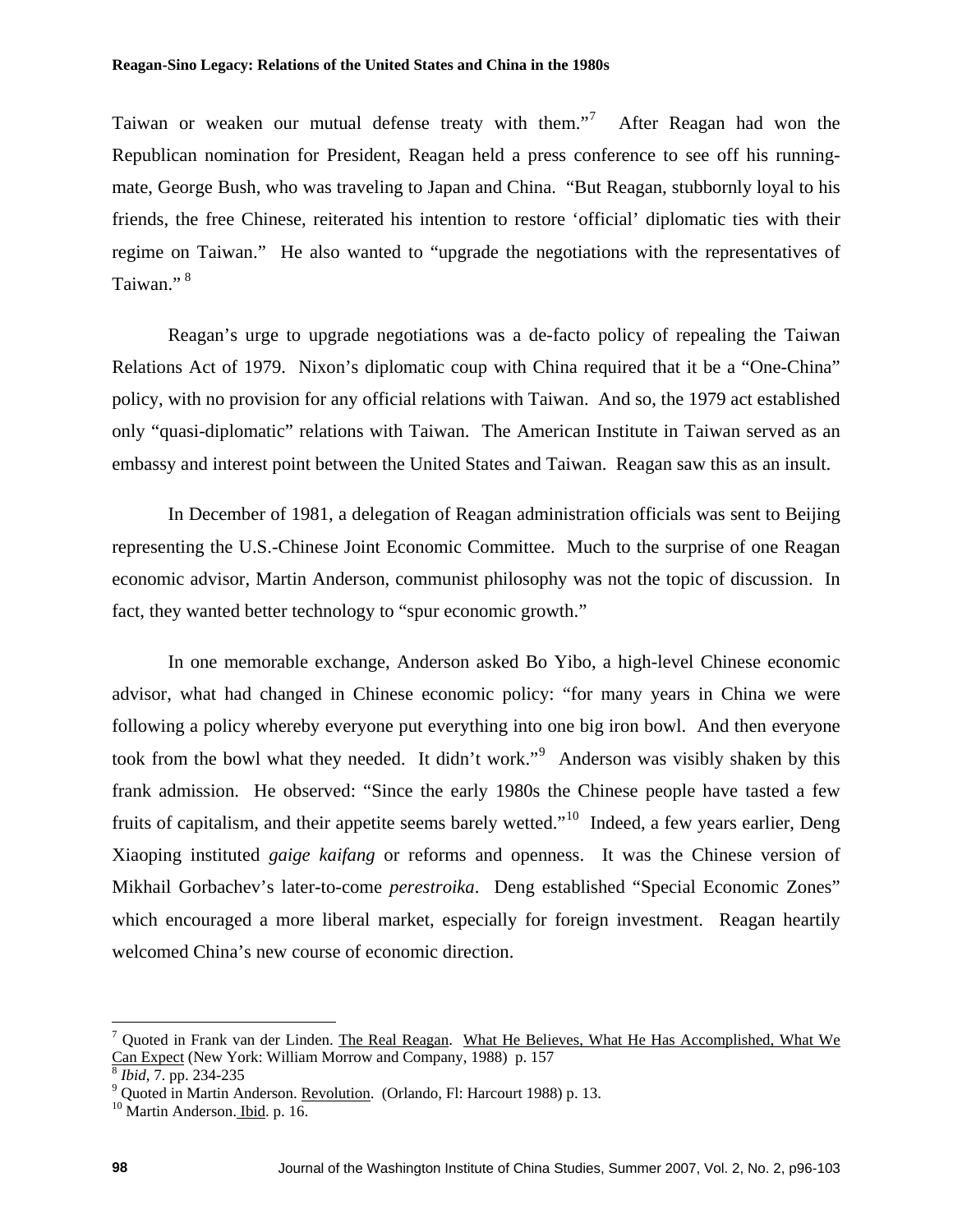Further into his Presidency, Reagan continued his support of Taiwan in the negotiations of the August 17, 1982 communiqué between China and the United States. Deng Xiaoping wanted American arm sales to Taiwan to end and demanded that the United States set a timetable. As Edward Lanfranco recounts succinctly, "neither side completely got what it wanted: China has continued to tolerate periodic American sales to the island; the U.S. is compelled to cap the quality of weapons and progressively reduce the quantity of what it sells."<sup>[11](#page-3-0)</sup>

Reagan held that this communiqué still enabled his administration to maintain relations with Taiwan: "In working toward this successful outcome we have paid particular attention to the needs and interests of the people of Taiwan. My longstanding personal friendship and deep concern for their well-being is steadfast and unchanged. I am committed to *maintaining the full range of contacts between the people of the United States and the people of Taiwan*––cultural, commercial, and people-to-people contacts––which are compatible with our unofficial relationship [emphasis added]. Such contacts will continue to grow and prosper and will be conducted with the dignity and honor befitting old friends."<sup>[12](#page-3-1)</sup>

This communiqué was important to stabilizing U.S. relationships with China and Taiwan; an agreement which is still honored today. Henry Liu explains: "The last of the three communiqués in fact arrested the forward momentum of the previous two on moving toward a mutually satisfactory resolution of the Taiwan issue."<sup>[13](#page-3-2)</sup>

The communiqué itself triggered a "new breed" of policy advisors to surface. "They argued that past US concessions to China were unnecessary and that China had no real options but to accept US terms. This line of thinking narrowed the gap between the anti-Soviet hawks and the pro-Taiwan right in US domestic politics over China policy..."<sup>[14](#page-3-3)</sup> The connection between the positions of pro-Taiwan and anti-Soviet was illuminated––freedom was the bridge.

<http://www.atimes.com/china/DD24Ad02.html>. Accessed 23 August 2007. 14 *Ibid*, 13.

 $\overline{a}$ 

Journal of the Washington Institute of China Studies, Summer 2007, Vol. 2, No. 2, p96-103 **99**

<span id="page-3-0"></span><sup>11</sup> Edward Lanfranco. *Reagan's legacy in Sino-U.S. relations*. United Press International. 11 June 2004.

<span id="page-3-1"></span><sup>&</sup>lt;http://chinese-school.netfirms.com/articles/Ronald-Reagan-China.html>. Accessed 23 August 2007.<br><sup>12</sup> Ronald Reagan. *Statement on United States Arms Sales to Taiwan*. Ronald Reagan Presidential Library. 17<br>August 1982. <

<span id="page-3-2"></span><sup>&</sup>lt;sup>13</sup> Henry Liu. *US, China: The Politics of Ambiguity*. Asia Times Online. 24 April 2002.

<span id="page-3-3"></span>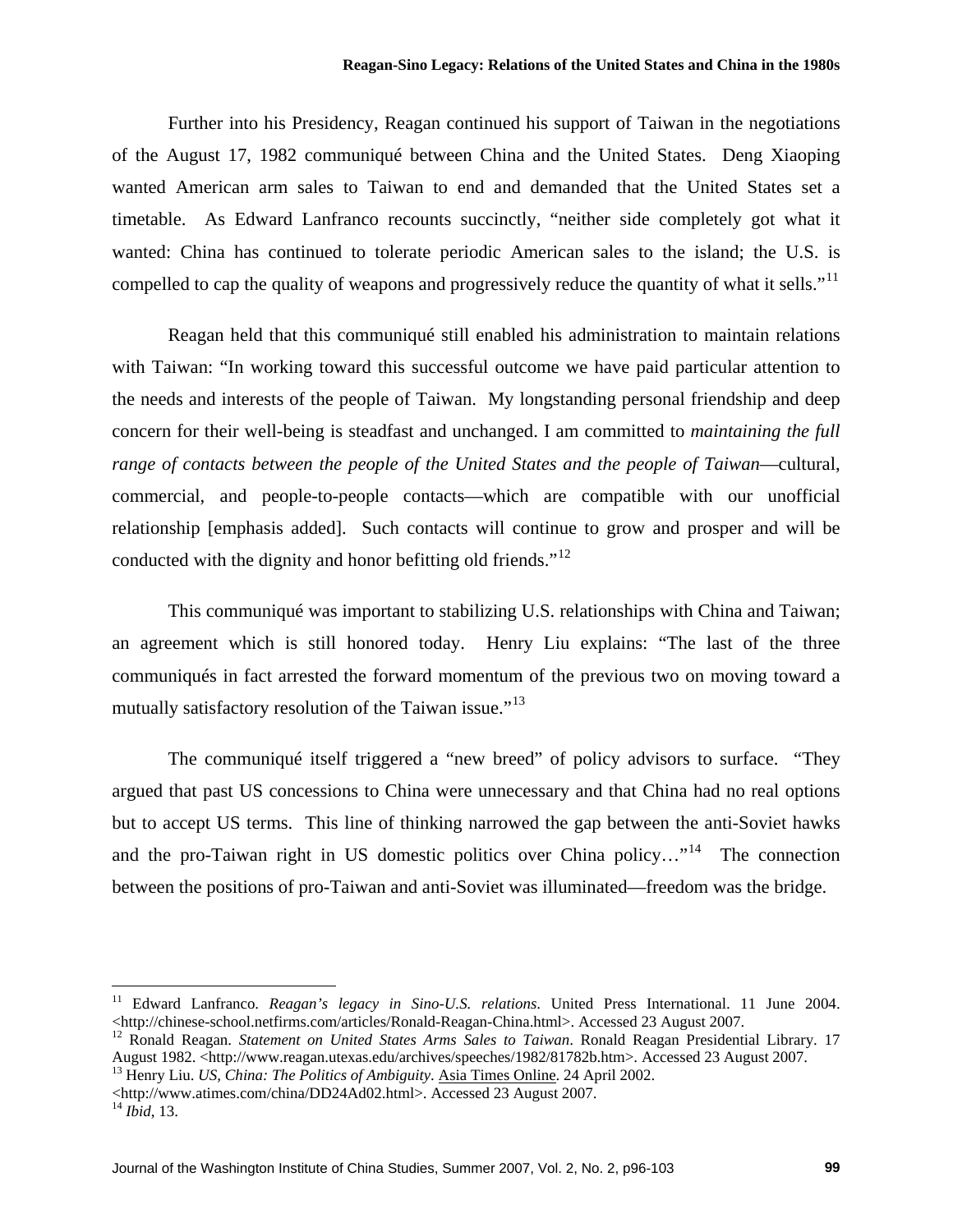Meanwhile, Deng's *gaige kaifang* seemed to begin to pay off. China was becoming increasingly pro-Western, as Henry Liu describes: "China appeared addicted to US capital and markets and seduced by American capitalist ideology and culture. McDonald's hamburgers and Coca-Cola were hailed in China as symbols of modernity."[15](#page-4-0) Reagan began to notice that "trade will change the Chinese political system" and so, he planned a visit China in April of 1984.

As the Cold War progressed, other world leaders began to surface. Pope John Paul II, born in Poland, was deeply troubled with the situation in his homeland. He was in constant contact with local Polish priests who helped foster Solidarity throughout underground Poland. The Pope was also concerned with religious liberties in China. The Pope desperately wanted to visit Beijing. He even wrote personal letters to Deng Xiaoping. As Frank Ching describes, "It was the ardent desire of the late pontiff to visit China during his lifetime, but he was denied even the chance to visit Hong Kong during an Asian tour in 1999."<sup>[16](#page-4-1)</sup> Pope John Paul II wanted to speak directly to the people of China and help cultivate the pillars of culture and liberty.

 Reagan's visit to China would help carry the message the Pope so desperately wanted to deliver. Reagan's speeches in China were rich with ideas concerning commonality, culture, innovation, and freedom. Reagan spoke at the Great Hall of the People on April 27, 1984. He began his speech with an important distinction, "We must always be realistic about our relationship, frankly acknowledging the fundamental differences in ideology and institutions between our two societies." In declaring fundamental differences, Reagan, yet, describes the agreement on "many vital questions of our time." "America and China both condemn military expansionism, *the brutal occupation of Afghanistan*, the crushing of Kampuchea; and we share a stake in preserving peace on the Korean peninsula."<sup>[17](#page-4-2)</sup>

 Concerning the Soviet occupation of Afghanistan, the U.S. and China did more than just condemn it. "Throughout the 1980s, the CIA purchased arms from China for the mujahideen in their war against the Soviet Union. The Afghan War was the beginning of US-China military

<span id="page-4-0"></span> $15$  *Ibid*, 13.

<sup>&</sup>lt;sup>16</sup> Frank Ching. *Sino-Vatican relations after Pope John Paul II*. Association for Asian Research. 05 June 2005.

<span id="page-4-2"></span><span id="page-4-1"></span><sup>&</sup>lt;http://www.asianresearch.org/articles/2601.html>. Accessed 23 August 2007. 17 Ronald Reagan. *Remarks to Chinese Community Leaders in Beijing, China*. Ronald Reagan Presidential Library. 27 April 1984. <http://www.reagan.utexas.edu/archives/speeches/1984/42784a.htm>. Accessed 23 August 2007.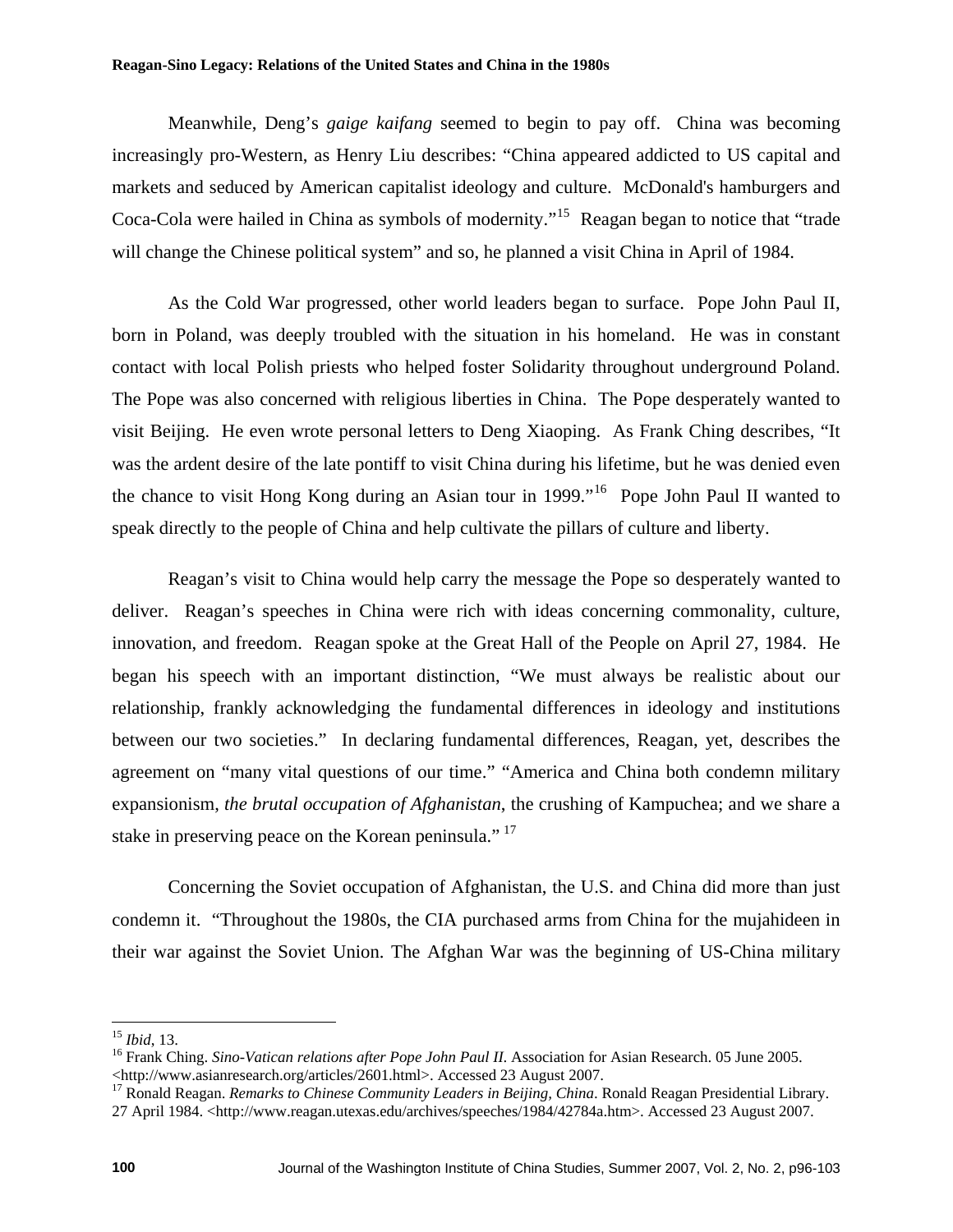cooperation…"[18](#page-5-0) This act of collaboration proved that Sino-U.S. relations had moved past rhetoric and warm feelings––both countries were sharing intelligence and aiding the freedom fighters of Afghanistan.<sup>[19](#page-5-1)</sup>

 Reagan wanted to explain to the Chinese people and the government the forces which made America great: "faith and freedom. America was founded by people who sought freedom to worship God and to trust in Him to guide them in their daily lives with wisdom, strength, goodness, and compassion." This was a deeply important message that would have resonated with the people had it not been censored by the Chinese authorities. $20$ 

 Reagan then moved to detail the new economic changes that were fostering growth in China:

China's economy crackles with the dynamics of change: expansion of individual incentives for farmers in your new responsibility system; new bonuses for workers and more disciplined management in terms of profits and losses; improved methods of market distribution; opening your economy to the world through China's membership in the International Monetary Fund, the World Bank, and through your invitation to trade and invest, especially in your four Special Economic Zones; and your commitment to attract capital and scientific knowledge to create a high technology base for the future. All this reflects China's new role in the international economic community and your determination to modernize your economy and raise the standard of living of your people. $^{21}$  $^{21}$  $^{21}$ 

It is important to note that recognizing this gradual change in economic philosophy was a linchpin to Reagan's sense of openness and optimism for China: "Unlike some governments which fear change and fear the future, China is beginning to reach out toward new horizons, and we salute your courage." $^{22}$  $^{22}$  $^{22}$ 

1

<sup>18</sup> *Ibid*, 13.

<span id="page-5-2"></span><span id="page-5-1"></span><span id="page-5-0"></span><sup>19</sup> *Ibid*, 11. 20 *Ibid*, 11 21 *Ibid*, 17. 22 *Ibid*, 17.

<span id="page-5-3"></span>

<span id="page-5-4"></span>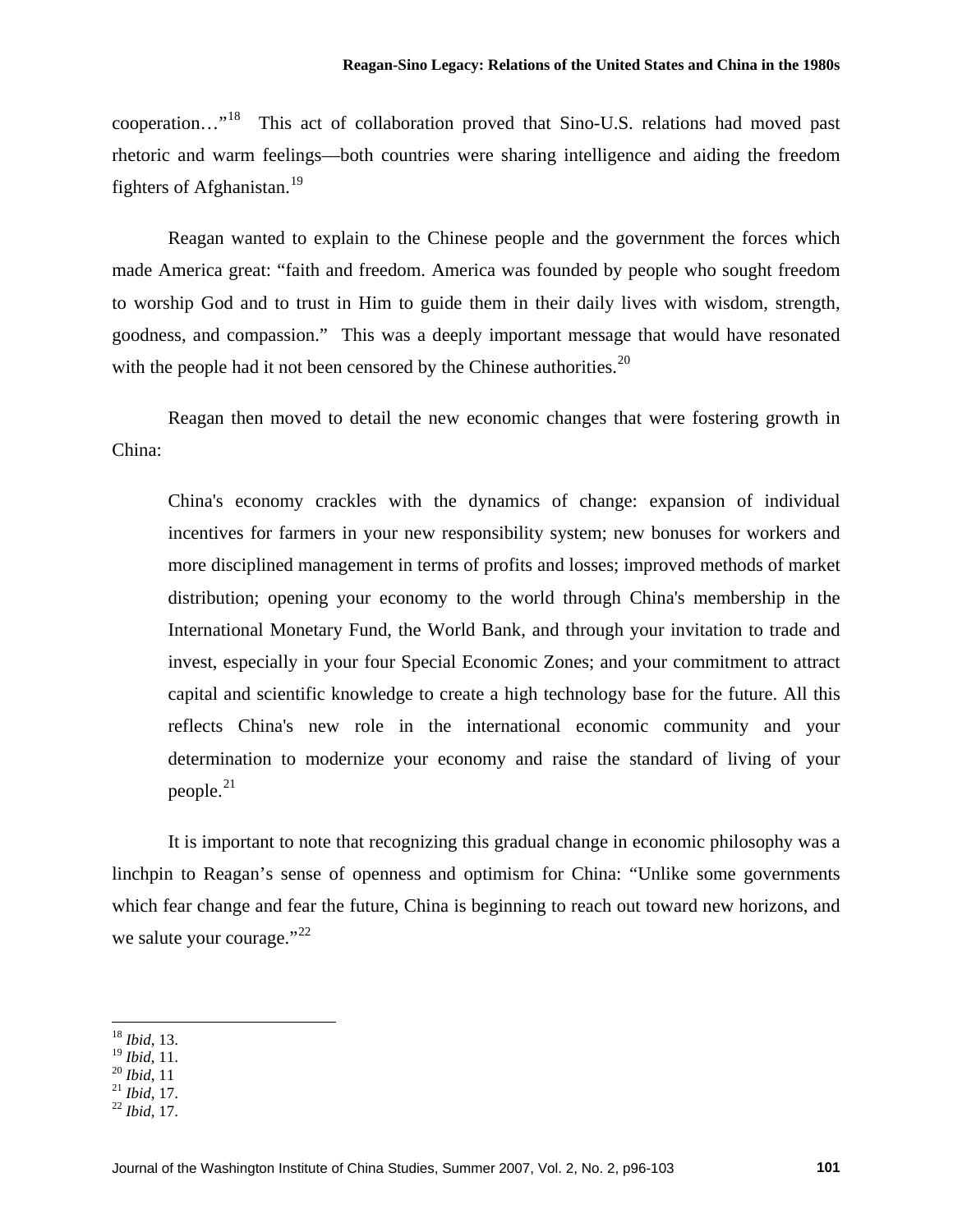In light of this change of philosophy, Reagan looked to the future: "We think progress in four areas is particularly promising: trade, technology, investment, and exchanges of scientific and managerial expertise."<sup>[23](#page-6-0)</sup> He outlined the growth in trade between the two countries, this growth perhaps, he insinuated, was because of the inherent destiny of man to prosper and be free.

No where else could this nature of man be more animated than in the hearts of the young Chinese. Reagan spoke at Fudan University just a few days after his speech at the Great Hall of the People. In fact, Reagan was so excited to meet with the students; he made an impromptu visit to a classroom before his formal speech to the student body in the auditorium. "I'm convinced that each of you stands at a great beginning. The Chinese people have skill, ingenuity, and a rich heritage. And those of you who are privileged to come to this university will help lead your country to new prosperity." Before entertaining a few questions, Reagan encouraged the students to follow their dreams: "It's not so much what's inside the Earth that counts but what's inside one's heart and mind, because that's the stuff that dreams are made of. And China's future depends on your dreams and your faith and determination to make your dreams come true."<sup>24</sup> The students were ecstatic.

In Reagan's formal remarks to Fudan University, in distinctive Reagan-esque eloquence, he described the pillars of American society, a sort of "Democracy 101." America, Reagan explained, respects the "dignity of each man, woman, and child. Our entire system is founded on an appreciation of the special genius of each individual, and of his special right to make his own decisions and lead his own life." This appreciation of the individual is grounded in particular facets of "national character." Reagan then bulleted several characteristics of America: "fairminded," "idealists," "compassionate," "optimistic," "peace[ful]," and perhaps most importantly for Reagan, religious "faith."[25](#page-6-2)

It is these characteristics which Reagan saw most of all in the students, "But it is always the younger generation who will make the future. It is you who will decide if a continuing,

<span id="page-6-0"></span> $^{23}$  Ibid, 17.

<span id="page-6-1"></span><sup>&</sup>lt;sup>24</sup> Ronald Reagan. *Remarks and a Question-and-Answer Session With Students at Fudan University in Shanghai, China*. Ronald Reagan Presidential Library. 30 April 1984.

<span id="page-6-2"></span><sup>&</sup>lt;http://www.reagan.utexas.edu/archives/speeches/1984/43084d.htm>. Accessed 23 August 2007. 25 Ronald Reagan. *Remarks at Fudan University in Shanghai, China*. Ronald Reagan Presidential Library. 30 April 1984. <http://www.reagan.utexas.edu/archives/speeches/1984/43084e.htm>. Accessed 23 August 2007.